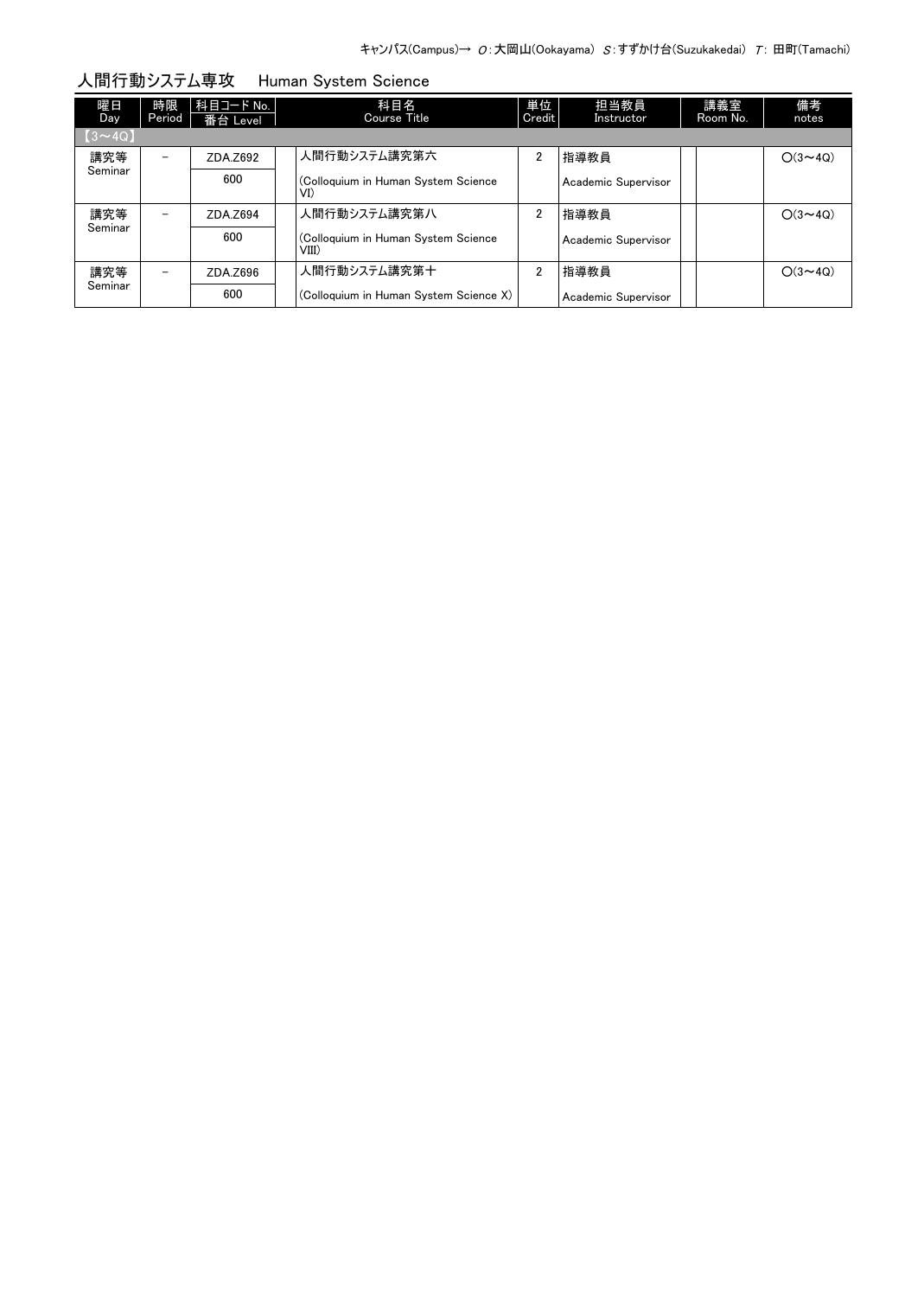| 曜日<br>Day     | 時限<br>Period             | 科目コード No.  <br>番台 Level | 科目名<br>Course Title                                | 単位<br>Credit   | 担当教員<br>Instructor  | 講義室<br>Room No. | 備考<br>notes    |
|---------------|--------------------------|-------------------------|----------------------------------------------------|----------------|---------------------|-----------------|----------------|
| $[3 \sim 4Q]$ |                          |                         |                                                    |                |                     |                 |                |
| 講究等           | -                        | ZDB.Z692                | 価値システム講究第六                                         | $\overline{2}$ | 指導教員                |                 | $O(3 \sim 4Q)$ |
| Seminar       |                          | 600                     | (Colloquium in Value and Decision<br>Science VI)   |                | Academic Supervisor |                 |                |
| 講究等           | $\overline{\phantom{0}}$ | ZDB.Z694                | 価値システム講究第八                                         | $\overline{2}$ | 指導教員                |                 | $O(3 \sim 40)$ |
| Seminar       |                          | 600                     | (Colloquium in Value and Decision<br>Science VIII) |                | Academic Supervisor |                 |                |
| 講究等           | $\overline{\phantom{0}}$ | ZDB.Z696                | 価値システム講究第十                                         | $\overline{2}$ | 指導教員                |                 | $O(3 \sim 4Q)$ |
| Seminar       |                          | 600                     | (Colloquium in Value and Decision<br>Science X)    |                | Academic Supervisor |                 |                |

価値システム専攻 Value and Decision Science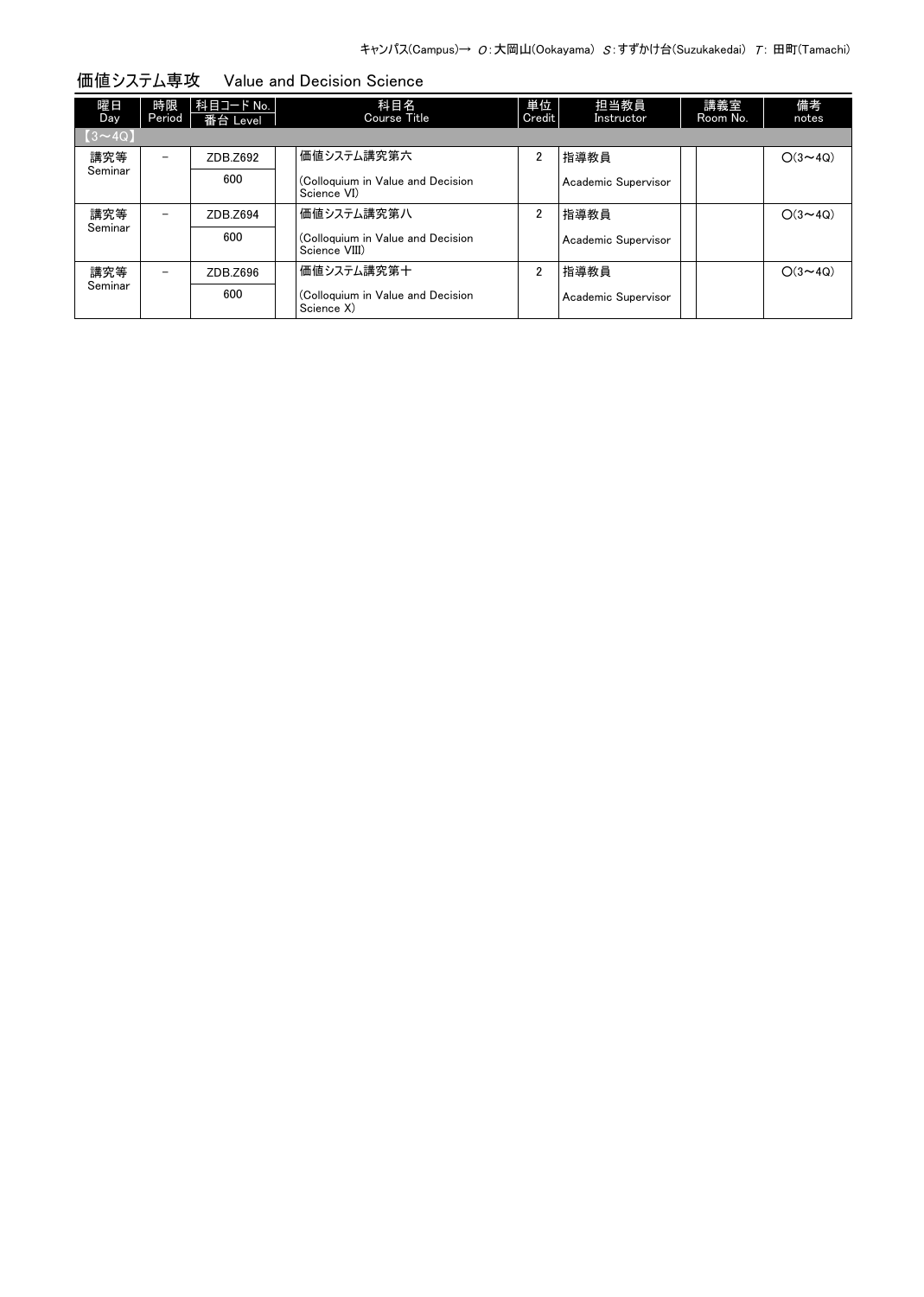| 曜日<br>Day      | 時限<br>Period             | <u>科目コード No.</u><br>番台 Level |         | 科目名<br><b>Course Title</b>                                                      | 単位<br>Credit            | 担当教員<br>Instructor  | 講義室<br>Room No. | 備考<br>notes    |
|----------------|--------------------------|------------------------------|---------|---------------------------------------------------------------------------------|-------------------------|---------------------|-----------------|----------------|
| $(3 \sim 4Q)$  |                          |                              |         |                                                                                 |                         |                     |                 |                |
| 集中講義<br>等      |                          | ZDC.Y497                     | $\star$ | Decision Science and Technology<br>International Off-Campus Project(IE&M) I     | 4                       | 指導教員                |                 | $O(3 \sim 4Q)$ |
| Intensive      |                          | 400                          |         | (社会理工学国際派遣プロジェクト(経営)<br>第一)                                                     |                         | Academic Supervisor |                 |                |
| 講究等            |                          | ZDC.X491                     | $\star$ | Decision Science and Technology<br>International Workshop(IE&M) I               | $\overline{2}$          | 指導教員                |                 | $O(3 \sim 4Q)$ |
| Seminar        |                          | 400                          |         | (社会理工学国際ワークショップ(経営)第                                                            |                         | Academic Supervisor |                 |                |
| 講究等<br>Seminar |                          | ZDC.Y491                     | $\star$ | International Colloquium in Decision<br>Science and Technology (IE&M) I         | $\mathbf{1}$            | 指導教員                |                 | $O(3 \sim 4Q)$ |
|                |                          | 400                          |         | (社会理工学国際講究(経営)第一)                                                               |                         | Academic Supervisor |                 |                |
| 講究等            | $\overline{\phantom{0}}$ | ZDC.Y493                     | $\star$ | International Seminar in Decision Science<br>and Technology(IE&M) I             | $\mathbf{1}$            | 指導教員                |                 | $O(3 \sim 4Q)$ |
| Seminar        |                          | 400                          |         | (社会理工学国際特別演習(経営)第一)                                                             |                         | Academic Supervisor |                 |                |
| 講究等<br>Seminar |                          | ZDC.Y495                     | $\star$ | International Practical Exercise in<br>Decision Science and Technology (IE&M) I | $\mathbf{1}$            | 指導教員                |                 | $O(3 \sim 4Q)$ |
|                |                          | 400                          |         | (社会理工学国際特別実験(経営)第一)                                                             |                         | Academic Supervisor |                 |                |
| 講究等            |                          | ZDC.Z492                     |         | 経営工学講究第二                                                                        | $\mathbf{1}$            | 指導教員                |                 | $O(3 \sim 4Q)$ |
| Seminar        |                          | 400                          |         | (Colloquium in Industrial Engineering and<br>Management II)                     |                         | Academic Supervisor |                 |                |
| 講究等<br>Seminar |                          | ZDC.X591                     | $\star$ | Decision Science and Technology<br>International Workshop(IE&M) III             | $\overline{2}$          | 指導教員                |                 | $O(3 \sim 4Q)$ |
|                |                          | 500                          |         | (社会理工学国際ワークショップ(経営)第<br>三)                                                      |                         | Academic Supervisor |                 |                |
| 講究等<br>Seminar |                          | ZDC.Y591                     | $\star$ | International Colloquium in Decision<br>Science and Technology (IE&M) III       | $\mathbf{1}$            | 指導教員                |                 | $O(3 \sim 4Q)$ |
|                |                          | 500                          |         | (社会理工学国際講究(経営)第三)                                                               |                         | Academic Supervisor |                 |                |
| 講究等            |                          | ZDC.Z592                     |         | 経営工学講究第四                                                                        | $\mathbf{1}$            | 指導教員                |                 | $O(3 \sim 4Q)$ |
| Seminar        |                          | 500                          |         | (Colloquium in Industrial Engineering and<br>Management IV)                     |                         | Academic Supervisor |                 |                |
| 講究等<br>Seminar |                          | ZDC.X691                     | $\star$ | Decision Science and Technology<br>International Workshop(IE&M) V               | $\overline{2}$          | 指導教員                |                 | $O(3 \sim 4Q)$ |
|                |                          | 600                          |         | (社会理工学国際ワークショップ(経営)第<br>五)                                                      |                         | Academic Supervisor |                 |                |
| 講究等            | $\overline{\phantom{0}}$ | ZDC.X693                     | $\star$ | Decision Science and Technology<br>International Workshop(IE&M) VII             | $\overline{2}$          | 指導教員                |                 | $O(3 \sim 4Q)$ |
| Seminar        |                          | 600                          |         | (社会理工学国際ワークショップ(経営)第<br>七)                                                      |                         | Academic Supervisor |                 |                |
| 講究等            |                          | ZDC.X695                     | $\star$ | Decision Science and Technology<br>International Workshop(IE&M) IX              | $\overline{2}$          | 指導教員                |                 | $O(3 \sim 4Q)$ |
| Seminar        |                          | 600                          |         | (社会理工学国際ワークショップ(経営)第                                                            |                         | Academic Supervisor |                 |                |
|                |                          |                              |         | 九)                                                                              |                         |                     |                 |                |
| 講究等<br>Seminar |                          | ZDC.Y691<br>600              | $\star$ | International Colloguium in Decision<br>Science and Technology (IE&M) V         | 2                       | 指導教員                |                 | $O(3 \sim 4Q)$ |
|                |                          |                              |         | (社会理工学国際講究(経営)第五)                                                               |                         | Academic Supervisor |                 |                |
| 講究等<br>Seminar |                          | ZDC.Y693                     | $\star$ | International Colloquium in Decision<br>Science and Technology(IE&M) VII        | 2                       | 指導教員                |                 | $O(3 \sim 4Q)$ |
|                |                          | 600                          |         | (社会理工学国際講究(経営)第七)                                                               |                         | Academic Supervisor |                 |                |
| 講究等<br>Seminar |                          | ZDC.Y695                     | $\star$ | International Colloquium in Decision<br>Science and Technology(IE&M) IX         | $\overline{2}$          | 指導教員                |                 | $O(3 \sim 4Q)$ |
|                |                          | 600                          |         | (社会理工学国際講究(経営)第九)                                                               |                         | Academic Supervisor |                 |                |
| 講究等            |                          | ZDC.Z692                     |         | 経営工学講究第六                                                                        | $\overline{2}$          | 指導教員                |                 | $O(3 \sim 4Q)$ |
| Seminar        |                          | 600                          |         | (Colloquium in Industrial Engineering and<br>Management VI)                     |                         | Academic Supervisor |                 |                |
| 講究等<br>Seminar | -                        | ZDC.Z694                     |         | 経営工学講究第八                                                                        | $\overline{2}$          | 指導教員                |                 | $O(3 \sim 4Q)$ |
|                |                          | 600                          |         | (Colloquium in Industrial Engineering and<br>Management VIII)                   |                         | Academic Supervisor |                 |                |
| 講究等<br>Seminar |                          | ZDC.Z696                     |         | 経営工学講究第十                                                                        | $\overline{\mathbf{2}}$ | 指導教員                |                 | $O(3 \sim 4Q)$ |
|                |                          | 600                          |         | (Colloquium in Industrial Engineering and<br>Management X)                      |                         | Academic Supervisor |                 |                |

## 経営工学専攻 Industrial Engineering and Management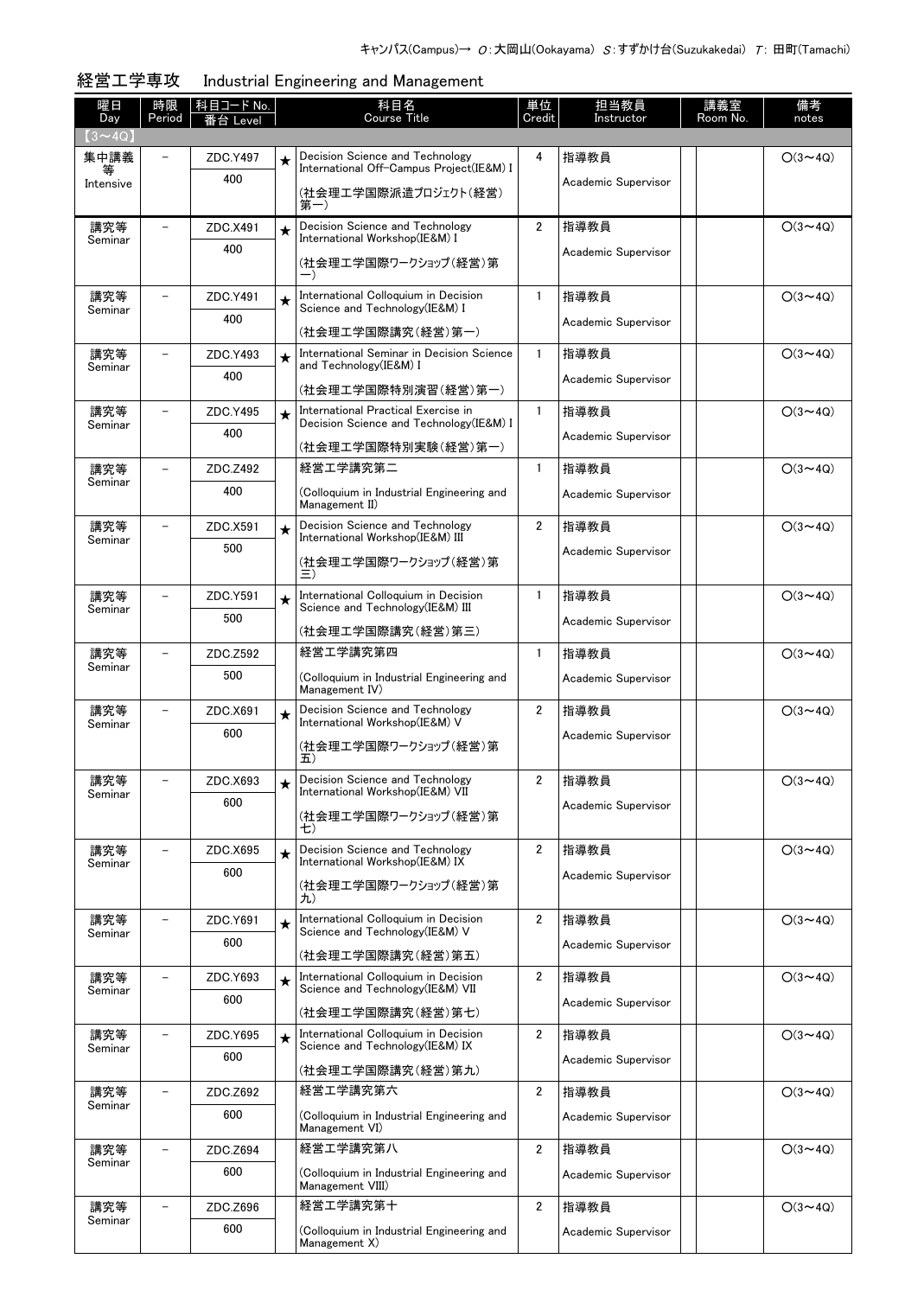| 曜日<br>Day          | 時限<br>Period             | 科目コード No.<br>台 Level |         | 科目名<br><b>Course Title</b>                                                     | 単位<br>Credit   | 担当教員<br>Instructor  | 講義室<br>Room No. | 備考<br>notes    |
|--------------------|--------------------------|----------------------|---------|--------------------------------------------------------------------------------|----------------|---------------------|-----------------|----------------|
| $(3 \sim 4Q)$      |                          |                      |         |                                                                                |                |                     |                 |                |
| 未定                 |                          | ZDD.A432             |         | 社会工学特別研究第二                                                                     | 1              | 各教員                 |                 | $O(3 \sim 4Q)$ |
| To be<br>announced |                          | 400                  |         | (Studies on Special Topics II)                                                 |                | Academic Supervisor |                 |                |
| 未定                 |                          | ZDD.I481             | $\star$ | Decision Science and Technology                                                | 4              | 指導教員                |                 | $O(3 \sim 4Q)$ |
| To be<br>announced |                          | 400                  |         | International Off-Campus Project(SOC) I                                        |                | Academic Supervisor |                 |                |
|                    |                          |                      |         | (社会理エ学国際派遣プロジェクト(社エ)<br>第一)                                                    |                |                     |                 |                |
| 未定                 |                          | ZDD.A532             |         | 社会工学特別研究第四                                                                     | 1              | 各教員                 |                 | $O(3 \sim 4Q)$ |
| To be<br>announced |                          | 500                  |         | (Studies on Special Topics IV)                                                 |                | Academic Supervisor |                 |                |
| 未定                 |                          | ZDD.S602             |         | プランニングアドミニストレーションB                                                             | 1              | 各教員                 |                 | $O(3 \sim 4Q)$ |
| To be<br>announced |                          | 600                  |         | (Planning Administration B)                                                    |                | Academic Supervisor |                 |                |
| 講究等                |                          | ZDD.I411             | $\star$ | International Seminar in Decision Science                                      | 1              | 指導教員                |                 | $O(3 \sim 4Q)$ |
| Seminar            |                          | 400                  |         | and Technology(SOC) I                                                          |                | Academic Supervisor |                 |                |
|                    |                          |                      |         | (社会理工学国際特別演習(社工)第一)                                                            |                |                     |                 |                |
| 講究等<br>Seminar     |                          | ZDD.I441             | $\star$ | Decision Science and Technology<br>International Workshop(SOC) I               | $\overline{2}$ | 指導教員                |                 | $O(3 \sim 4Q)$ |
|                    |                          | 400                  |         | (社会理工学国際ワークショップ(社工)第                                                           |                | Academic Supervisor |                 |                |
|                    |                          |                      |         |                                                                                |                |                     |                 |                |
| 講究等<br>Seminar     |                          | ZDD.I451             | $\star$ | International Practical Exercise in<br>Decision Science and Technology (SOC) I | $\mathbf{1}$   | 指導教員                |                 | $O(3 \sim 4Q)$ |
|                    |                          | 400                  |         | (社会理工学国際特別実験(社工)第一)                                                            |                | Academic Supervisor |                 |                |
| 講究等                |                          | ZDD.Y491             | $\star$ | International Colloquium in Decision                                           | 1              | 指導教員                |                 | $O(3 \sim 4Q)$ |
| Seminar            |                          | 400                  |         | Science and Technology(SOC) I                                                  |                | Academic Supervisor |                 |                |
|                    |                          |                      |         | (社会理工学国際講究(社工)第一)                                                              |                |                     |                 |                |
| 講究等<br>Seminar     | $\overline{\phantom{0}}$ | ZDD.Z492             |         | 社会工学講究第二                                                                       | 2              | 指導教員                |                 | $O(3 \sim 4Q)$ |
|                    |                          | 400                  |         | (Seminar in Social Engineering II)                                             |                | Academic Supervisor |                 |                |
| 講究等<br>Seminar     |                          | ZDD.I541             | $\star$ | Decision Science and Technology<br>International Workshop(SOC) III             | $\overline{2}$ | 指導教員                |                 | $O(3 \sim 4Q)$ |
|                    |                          | 500                  |         | (社会理工学国際ワークショップ(社工)第                                                           |                | Academic Supervisor |                 |                |
|                    |                          |                      |         | Ξ)                                                                             |                |                     |                 |                |
| 講究等<br>Seminar     |                          | ZDD.Z592             |         | 社会工学講究第四                                                                       | $\overline{2}$ | 指導教員                |                 | $O(3 \sim 4Q)$ |
|                    |                          | 500                  |         | (Seminar in Social Engineering IV)                                             |                | Academic Supervisor |                 |                |
| 講究等<br>Seminar     |                          | ZDD.I641             |         | Decision Science and Technology<br>International Workshop(SOC) V               | $\overline{2}$ | 指導教員                |                 | $O(3 \sim 4Q)$ |
|                    |                          | 600                  |         | (社会理工学国際ワークショップ(社工)第                                                           |                | Academic Supervisor |                 |                |
|                    |                          |                      |         | 五)                                                                             |                |                     |                 |                |
| 講究等<br>Seminar     | $\overline{\phantom{0}}$ | ZDD.I643             | $\star$ | Decision Science and Technology<br>International Workshop(SOC) VII             | $\overline{2}$ | 指導教員                |                 | $O(3 \sim 4Q)$ |
|                    |                          | 600                  |         | (社会理工学国際ワークショップ(社工)第                                                           |                | Academic Supervisor |                 |                |
|                    |                          |                      |         | 七)                                                                             |                |                     |                 |                |
| 講究等<br>Seminar     |                          | ZDD.I645             | $\star$ | Decision Science and Technology<br>International Workshop(SOC) IX              | $\overline{2}$ | 指導教員                |                 | $O(3 \sim 4Q)$ |
|                    |                          | 600                  |         | (社会理工学国際ワークショップ(社工)第                                                           |                | Academic Supervisor |                 |                |
|                    |                          |                      |         | 九)                                                                             |                |                     |                 |                |
| 講究等<br>Seminar     |                          | ZDD.Y691             | $\star$ | International Colloquium in Decision<br>Science and Technology(SOC) V          | $\overline{2}$ | 指導教員                |                 | $O(3 \sim 4Q)$ |
|                    |                          | 600                  |         | (社会理工学国際講究(社工)第五)                                                              |                | Academic Supervisor |                 |                |
| 講究等                |                          | ZDD.Y693             | $\star$ | International Colloquium in Decision                                           | $\overline{2}$ | 指導教員                |                 | $O(3 \sim 4Q)$ |
| Seminar            |                          | 600                  |         | Science and Technology (SOC) VII                                               |                | Academic Supervisor |                 |                |
|                    |                          |                      |         | (社会理工学国際講究(社工)第七)                                                              |                |                     |                 |                |
| 講究等<br>Seminar     |                          | ZDD.Y695             | $\star$ | International Colloquium in Decision<br>Science and Technology(SOC) IX         | $\overline{2}$ | 指導教員                |                 | $O(3 \sim 4Q)$ |
|                    |                          | 600                  |         | (社会理工学国際講究(社工)第九)                                                              |                | Academic Supervisor |                 |                |
| 講究等                |                          | ZDD.Z692             |         | 社会工学講究第六                                                                       | 2              | 指導教員                |                 | $O(3 \sim 4Q)$ |
| Seminar            |                          | 600                  |         | (Seminar in Social Engineering VI)                                             |                | Academic Supervisor |                 |                |
| 講究等                |                          | ZDD.Z694             |         | 社会工学講究第八                                                                       | 2              | 指導教員                |                 | $O(3 \sim 4Q)$ |
| Seminar            |                          | 600                  |         | (Seminar in Social Engineering VIII)                                           |                | Academic Supervisor |                 |                |

社会工学専攻 Social Engineering